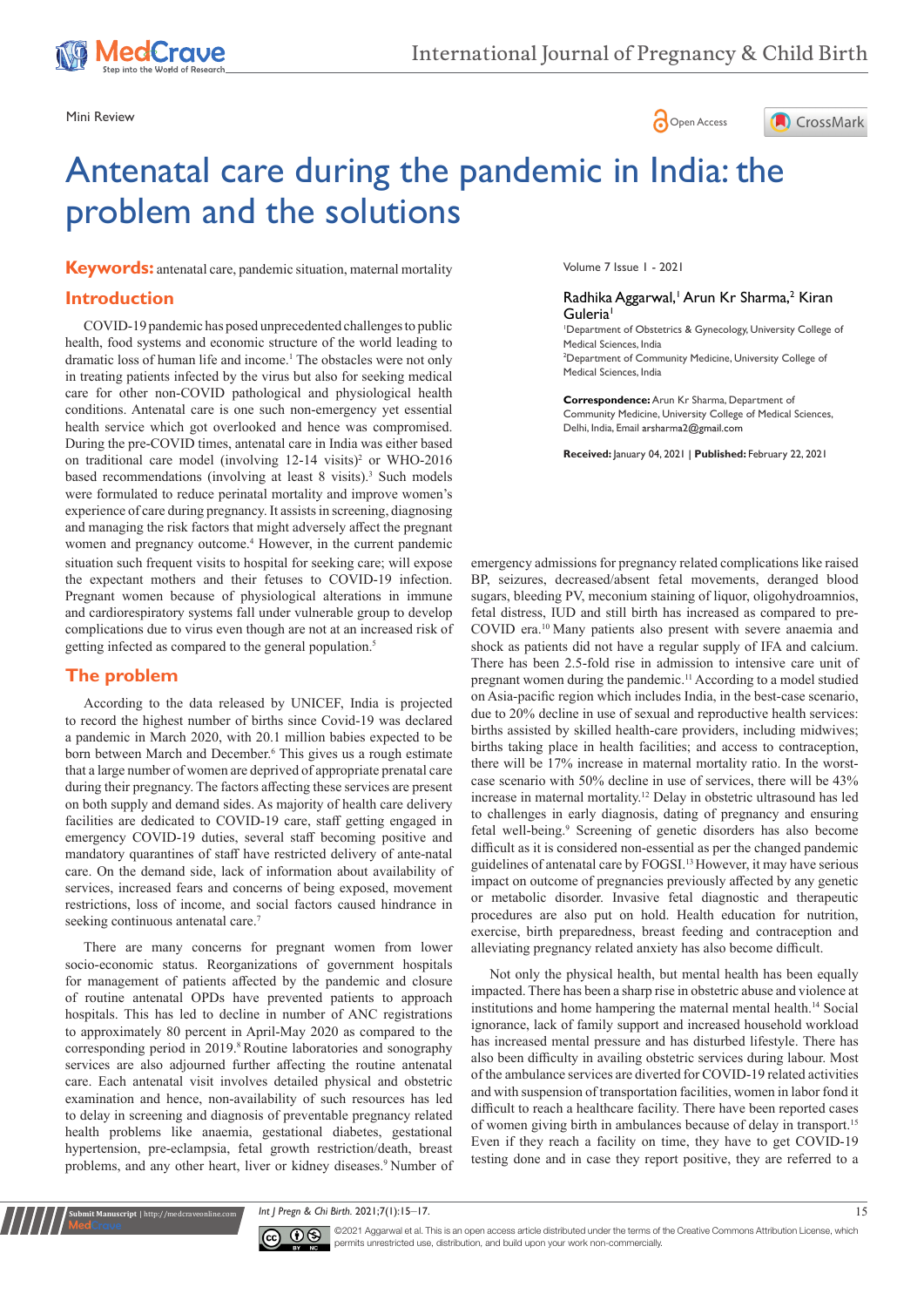COVID-19 designated facility for delivery which led to further delay. Number of home deliveries has also increased as indicated by decrease in number of institutional deliveries to approximately 78 percent in April-May 2020 corresponding to the figures in April-May 2019.<sup>8</sup> Also, the number of childbirths registered in hospitals in both public and private facilities across India stood at 17,17,500 in March last year while this year the number dropped to 9,71,782.<sup>8</sup>

Women from higher income families are anxious because of cancellation of their routine appointments, fear of increased risk of COVID-19 infection at hospital and lack of proper infrastructure and trained staff because of lower physical attendance of private practitioners in their clinics and private hospitals.<sup>15</sup> There has been significant change in hospital landscape in terms of consultations, visits and treatment. The number of visits has been cut down, duration of contact reduced and only a single attendant is allowed to come along. Patients come with prior appointment because of which there is delay in seeking antenatal care. Tele consultations have been set up for some visits but no fixed model has come into place. If a woman come out to be COVID-19 positive, she is then referred to a COVID designated facility.

#### **The possible solutions**

Since large numbers of patients are not able to avail routine antenatal services, they have suffered in terms of pregnancy care and outcome. Hence, there is immediate need for strict regulations to promote continuous and optimum antenatal care. Some measures that can be adopted to improve the care provided are- promoting COVID-19 related measures to prevent the transmission of infection, improving transportation facility for ANC visits and that of patients in labor, by designated ambulances for such need and by increasing the number of facilities for women for antenatal checkups. Each ANC visit can be clubbed with sonography and blood tests that need to be carried out for that woman in order to reduce hospital visits. Women can also be taught to monitor vitals and maintain a DFMC chart at home. Intelligent and smart use of technology in the form of teleconsultations for each missed ANC visit to prevent missing out on important signs and symptoms that may require hospital admission. Telephonic and online help groups can also guide women during their pregnancy as to where is the nearest facility, the services available, transport mediums and mental and social support needed.<sup>9</sup> Mobile applications can be developed which notify women about the dates of their each antenatal visit, where blood pressure, blood sugar, and DFMC can be charted, routine and obstetric investigations can be recorded, help can be availed in form of videos on home monitoring, danger signs during pregnancy and emergency contact number and location of nearest health facility. Women can be made aware of such facilities by written/pre-recorded voice messages on telephones, social media, newspaper, radio and advertisements. Small teams of Accredited Social Health Activists (ASHA) and *anganwadi* workers can be made that can reinforce these messages to small communities in rural areas as they are their trustworthy companions by maintaining appropriate COVID-19 related precautions. ANM and other health workers can also be trained in the workings of teleconsultations and usage of such applications. Women can approach these workers by telephone/online services who can connect them to a specialist when needed. They can also be trained to identify danger signs and refer women as and when required. ANM can also direct a COVID-19 infected pregnant female to a health facility by arranging ambulance services and providing social support.

There is a need for collaboration of various authorities at regional, state and national level in order to promote and provide care needed by pregnant women. mHealth (mobile health) initiatives need to

be integrated into national health systems.<sup>16</sup> Political responsibility is to create infrastructure and regulatory frameworks to provide such services. It will support confidentiality and will shape finance models.16,17 There should also be clear laid out roles at each level to maintain smooth functioning. The development of generic public platforms can provide the processing power, storage, security, access control and other services.<sup>16,18</sup> There can be challenges in delivery of such antenatal care such as concerns about reliability of providing information online or on telephones, patient and provider satisfaction, gaps in contact and perceived liability.19,20 These can be combated by improving the quality of these online platforms. Women too need to be vigilant during their pregnancy and co-operate to receive optimum antenatal care. The fight is long and for unpredictable timeline, hence such measures needs to be made 'new normal' practices that can be implemented in post-COVID era too.

#### **Acknowledgments**

None.

## **Conflicts of interest**

Author declares that there is no conflict of interest.

#### **Funding**

None.

### **References**

- 1. [FAO. Impact of COVID-19 on people's livelihoods, their health and our](http://www.fao.org/news/story/en/item/1313598/icode/)  [food systems. 2021.](http://www.fao.org/news/story/en/item/1313598/icode/)
- 2. [Park K. Preventive medicine in obstetrics, paediatrics and geriatrics. In:](https://www.worldcat.org/title/parks-textbook-of-preventive-and-social-medicine/oclc/936412409)  [Park K, ed. Park's Textbook of Preventive and Social Medicine, 23rd ed.](https://www.worldcat.org/title/parks-textbook-of-preventive-and-social-medicine/oclc/936412409)  [New Delhi: Bhanot Publishers; 2015. 523 p.](https://www.worldcat.org/title/parks-textbook-of-preventive-and-social-medicine/oclc/936412409)
- 3. WHO. Recommendation on antenatal care contact schedules.
- 4. [Sylvia Patience Ngxongo T. Basic antenatal care approach to antenatal](https://www.intechopen.com/books/selected-topics-in-midwifery-care/basic-antenatal-care-approach-to-antenatal-care-service-provision)  care service provision. *[Selected Topics in Midwifery Care.](https://www.intechopen.com/books/selected-topics-in-midwifery-care/basic-antenatal-care-approach-to-antenatal-care-service-provision)* 2019.
- 5. [Avila W, Carvalho R. COVID-19: A New Challenge in Pregnancy and](https://www.scielo.br/scielo.php?pid=S0066-782X2020000800001&script=sci_arttext&tlng=en)  Heart Disease. *[Arquivos Brasileiros de Cardiologia.](https://www.scielo.br/scielo.php?pid=S0066-782X2020000800001&script=sci_arttext&tlng=en)* 2020;115(1):1–4.
- 6. [UNICEF. Pregnant Mothers and Babies Born During COVID-19](https://www.unicef.org/press-releases/pregnant-mothers-and-babies-born-during-covid-19-pandemic-threatened-strained-health)  [Pandemic Threatened By Strained Health Systems and Disruptions in](https://www.unicef.org/press-releases/pregnant-mothers-and-babies-born-during-covid-19-pandemic-threatened-strained-health)  [Services. 2020.](https://www.unicef.org/press-releases/pregnant-mothers-and-babies-born-during-covid-19-pandemic-threatened-strained-health)
- 7. [Motihar R. The impact of COVID-19 on reproductive health services.](https://idronline.org/the-impact-of-covid-19-on-reproductive-health-services/)  *[India Development Review](https://idronline.org/the-impact-of-covid-19-on-reproductive-health-services/)*. 2020.
- 8. [Health Management Information Systems \(HMIS\) MEASURE](https://www.measureevaluation.org/resources/training/capacity-building-resources/health-management-information-systems-hmis-1)  [Evaluation. 2020.](https://www.measureevaluation.org/resources/training/capacity-building-resources/health-management-information-systems-hmis-1)
- 9. [Zangmo R, Kumari A, Garg D, et al. Redesigning routine antenatal care](https://www.jfmpc.com/article.asp?issn=2249-4863;year=2020;volume=9;issue=9;spage=4547;epage=4551;aulast=Zangmo)  [in low resource setting during COVID-19 pandemic.](https://www.jfmpc.com/article.asp?issn=2249-4863;year=2020;volume=9;issue=9;spage=4547;epage=4551;aulast=Zangmo) *J Family Med Prim Care*[. 2020;9\(9\):4547–4551.](https://www.jfmpc.com/article.asp?issn=2249-4863;year=2020;volume=9;issue=9;spage=4547;epage=4551;aulast=Zangmo)
- 10. [Vasudhar A, Anita S, Patil GL, et al. Obstetric emergencies during the](https://www.ijrcog.org/index.php/ijrcog/article/view/9078)  [COVID-19 lockdown period: a case series.](https://www.ijrcog.org/index.php/ijrcog/article/view/9078) *Int J Reprod Contracept Obstet Gynecol.* [2020;9\(11\):4682–4687.](https://www.ijrcog.org/index.php/ijrcog/article/view/9078)
- 11. [Goyal M, Singh P, Singh K, et al. The effect of the COVID-19 pandemic](https://obgyn.onlinelibrary.wiley.com/doi/full/10.1002/ijgo.13457)  [on maternal health due to delay in seeking health care: Experience from a](https://obgyn.onlinelibrary.wiley.com/doi/full/10.1002/ijgo.13457)  tertiary center. *[Int J Gynaecol Obstet](https://obgyn.onlinelibrary.wiley.com/doi/full/10.1002/ijgo.13457)*. 2020.
- 12. [World Economic Forum. Coronavirus is leaving pregnant women with](https://www.weforum.org/agenda/2020/05/women-children-covid19-srh-mortality-rates/)  [tough choices and bleaker outcomes. 2021.](https://www.weforum.org/agenda/2020/05/women-children-covid19-srh-mortality-rates/)
- 13. [Chawla D, Chirla D, Dalwai S, et al. Perinatal-Neonatal Management of](https://pubmed.ncbi.nlm.nih.gov/32238615/)  [COVID-19 Infection — Guidelines of the Federation of Obstetric and](https://pubmed.ncbi.nlm.nih.gov/32238615/)  [Gynaecological Societies of India \(FOGSI\), National Neonatology Forum](https://pubmed.ncbi.nlm.nih.gov/32238615/)  [of India \(NNF\), and Indian Academy of Pediatrics \(IAP\).](https://pubmed.ncbi.nlm.nih.gov/32238615/) *Indian Pediatr.* [2020;57\(6\):536–548.](https://pubmed.ncbi.nlm.nih.gov/32238615/)

**Citation:** Aggarwal R, Sharma AK, Guleria K. Antenatal care during the pandemic in India: the problem and the solutions. *Int J Pregn & Chi Birth.* 2021;7(1):15‒17. DOI: [10.15406/ipcb.2021.07.00220](https://doi.org/10.15406/ipcb.2021.07.00220)